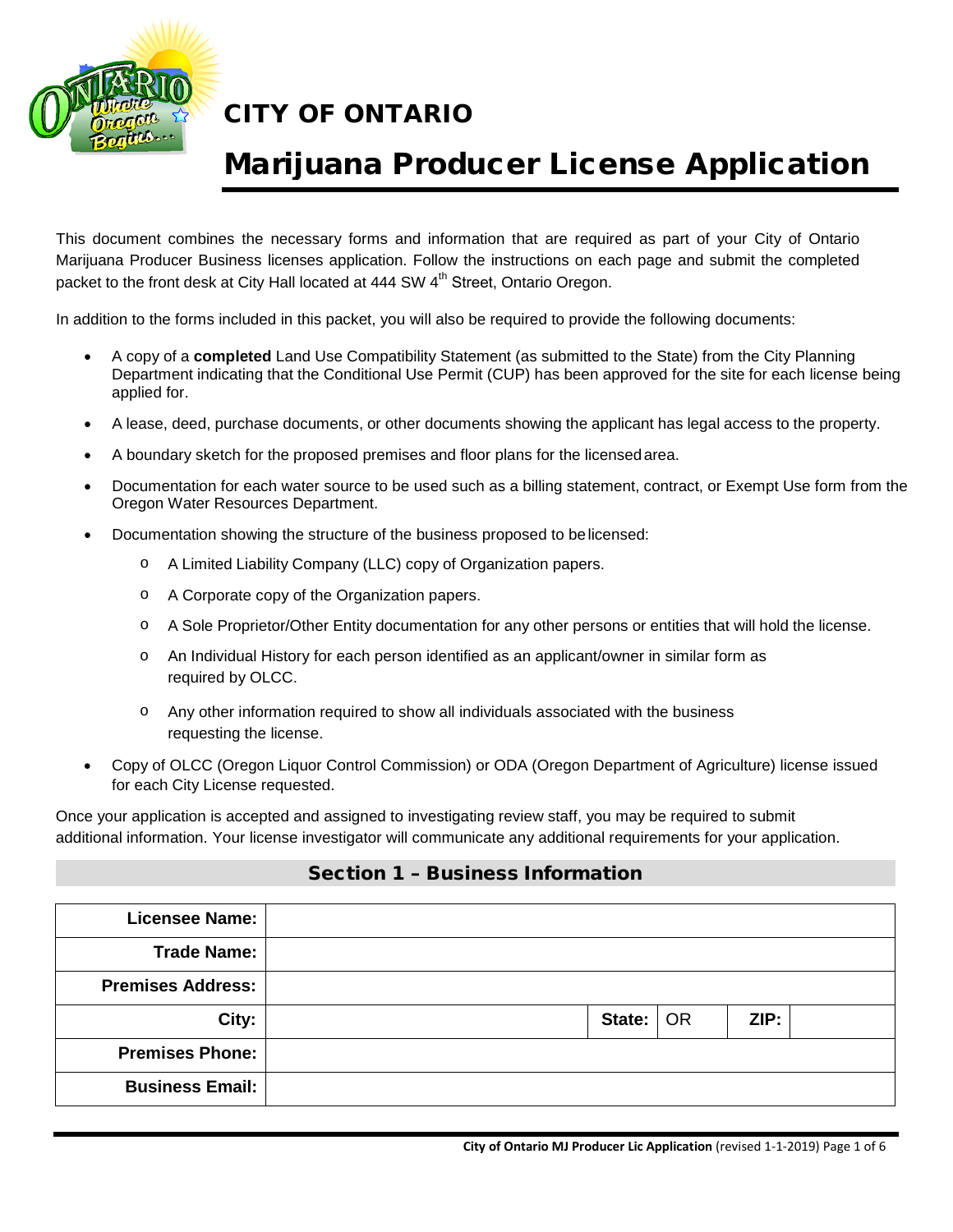

# Marijuana Producer License Application

### Section 2 – License being applied for

|            | See Ontario Municipal Code (OMC) 3-24-6 and 3-24 for all requirements and regulations. |                                                                                                                                                |  |  |  |
|------------|----------------------------------------------------------------------------------------|------------------------------------------------------------------------------------------------------------------------------------------------|--|--|--|
| <b>YES</b> | <b>NO</b>                                                                              |                                                                                                                                                |  |  |  |
|            |                                                                                        | New or Renewal Application fee of \$1200.00 submitted (must be paid to accept application).                                                    |  |  |  |
|            |                                                                                        | Application fee of \$220.00 for Each Employee over original 5 employees (Required at submittal).<br>$x$ \$220 = \$<br>Number employees over 5: |  |  |  |
|            |                                                                                        | Producer Marijuana Business License fee of \$5,000.00 submitted. (can be paid when issued)?                                                    |  |  |  |
|            |                                                                                        | Copy of Land Use Compatibility Statement (LUCS) form submitted?                                                                                |  |  |  |
|            |                                                                                        | Copy of required Legal Ownership/Lease Documents Submitted?                                                                                    |  |  |  |
|            |                                                                                        | Copy of Site plan and floor plan submitted?                                                                                                    |  |  |  |
|            |                                                                                        | Copy of OLCC (Oregon Liquor Control Commission) or ODA (Oregon Department of Agriculture)<br>license?                                          |  |  |  |

### **Any other additional information:**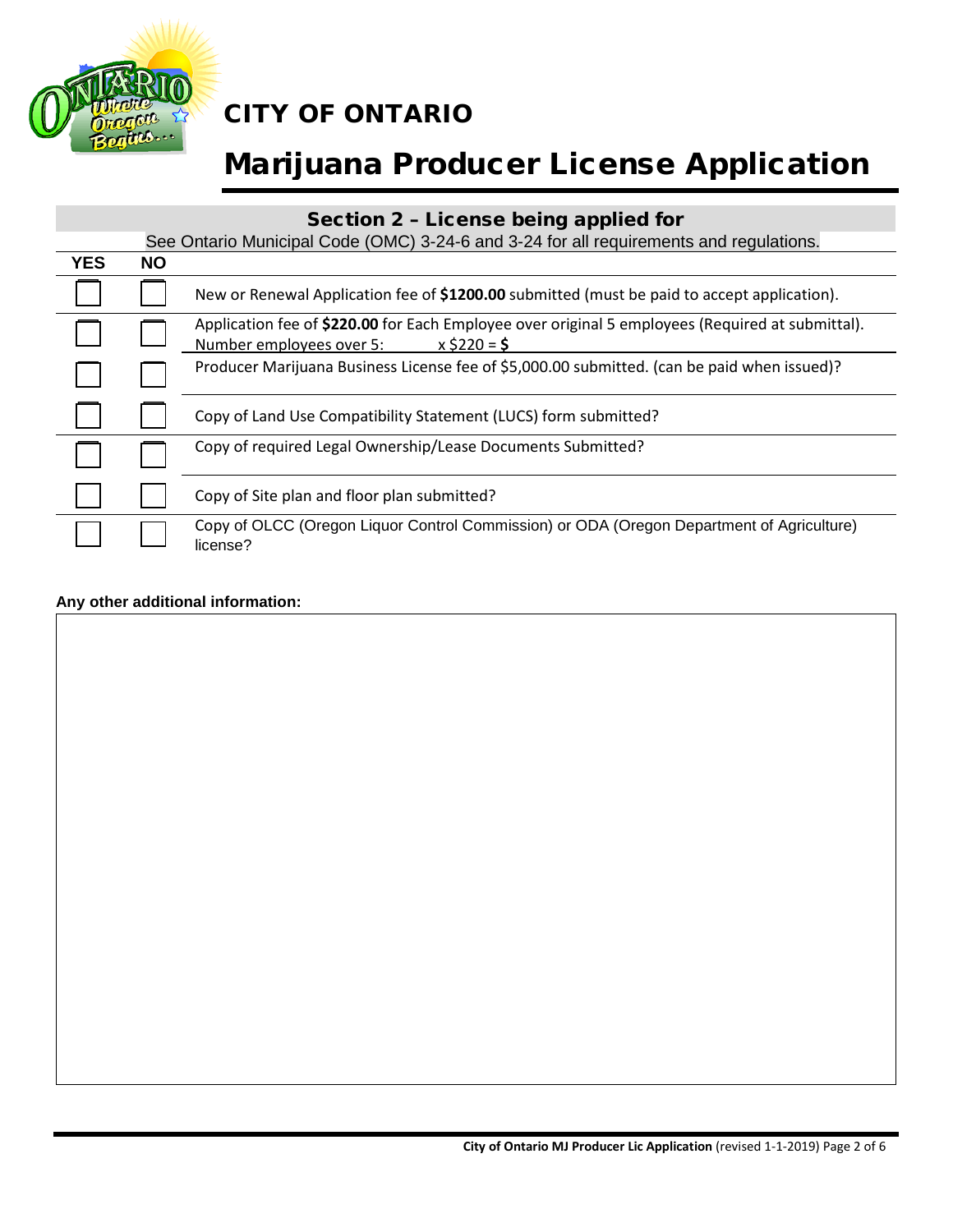

## Marijuana Producer License Application

### Section 3 – Hours of Operation

Use the following section to identify the regular hours during which your producer business will be open to the public (i.e; when yourself, partners, representatives, or employees will be on the premises and engaged in the operation of the business and the exercise of license privileges for the operation.)

Under City Code, during regular business hours, your premises must be accessible on request to an identified CITY inspector. Outside of regular business hours, your premises must be accessible on request to an identified CITY inspector who has reason to believe a violation has occurred.

If your business will have seasonal variations, or irregular hours, detail these variations and schedules in the space available.

## **Sunday: Monday: Tuesday: Wednesday: Thursday: Friday: Saturday:**

#### **Regular business hours (local time for the premises), specify AM and PM:**

**Seasonal or other variations:**

### **A LICENSEE MUST CONTINUE TO MEET ALL SECURITY REQUIREMENTS INCLUDING CAMERA COVERAGE REQUIREMENTS WHEN THE BUSINESS IS CLOSED, INCLUDING SEASONAL CLOSURES.**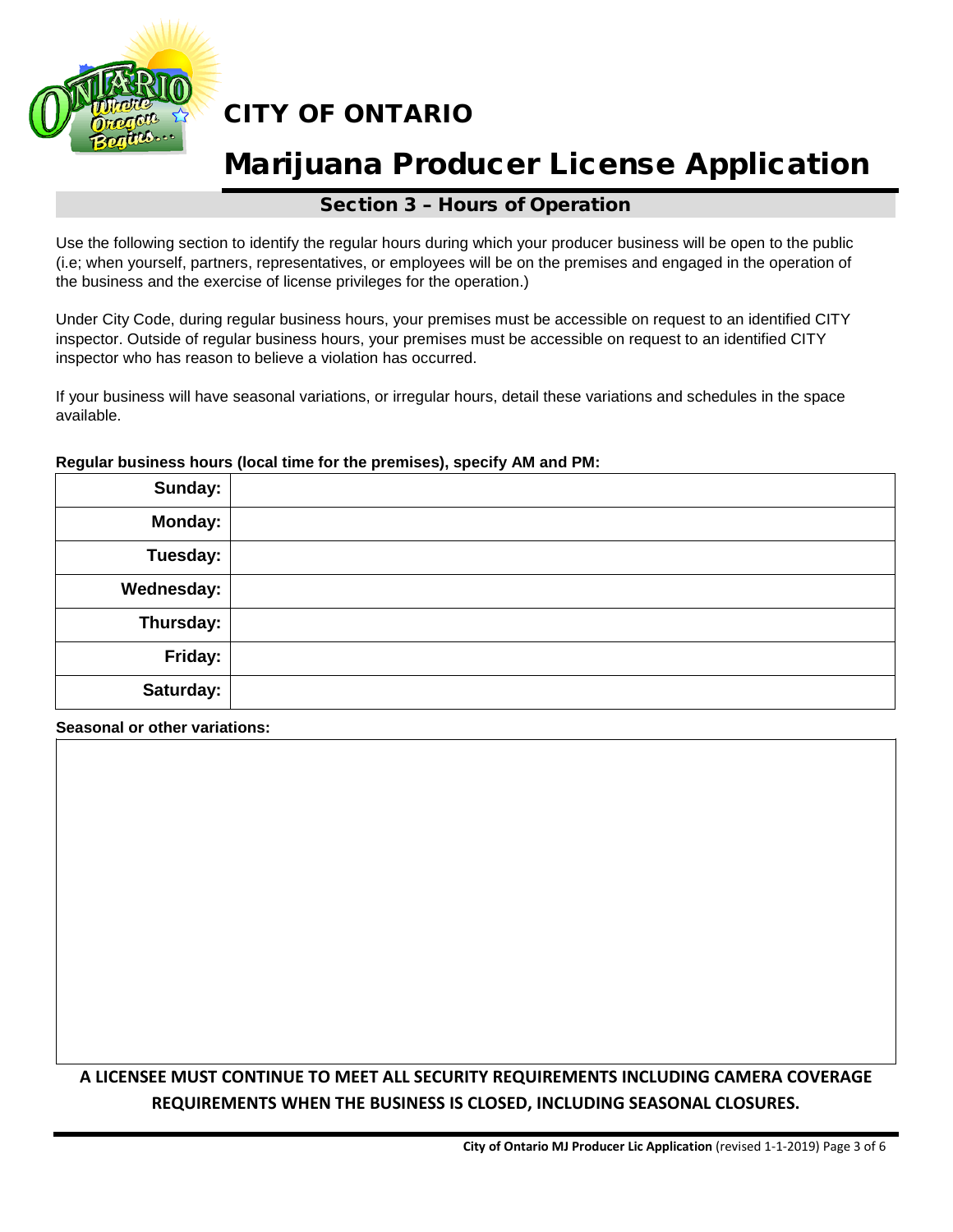

# Marijuana Producer License Application

### Section 4 – Other Interest in Property

| <b>YES</b> | <b>NO</b> |                                                                                                                                                                                                                                                                                                                                       |
|------------|-----------|---------------------------------------------------------------------------------------------------------------------------------------------------------------------------------------------------------------------------------------------------------------------------------------------------------------------------------------|
|            |           | Do any other persons or entities other than those that will hold the license have access to any<br>portion to the proposed premises? This includes property owners, contracted security<br>professionals, other tenants, or any entities holding an easement (other than utility easements)<br>over the property? If yes, list below. |

| <b>Entity or Person Name</b><br>(Full legal name of entity or person's first and last name) | <b>Type of Interest</b><br>(Owner, Easement, Tenant, Security Company, etc.) |  |  |
|---------------------------------------------------------------------------------------------|------------------------------------------------------------------------------|--|--|
|                                                                                             |                                                                              |  |  |
|                                                                                             |                                                                              |  |  |
|                                                                                             |                                                                              |  |  |
|                                                                                             |                                                                              |  |  |
|                                                                                             |                                                                              |  |  |
|                                                                                             |                                                                              |  |  |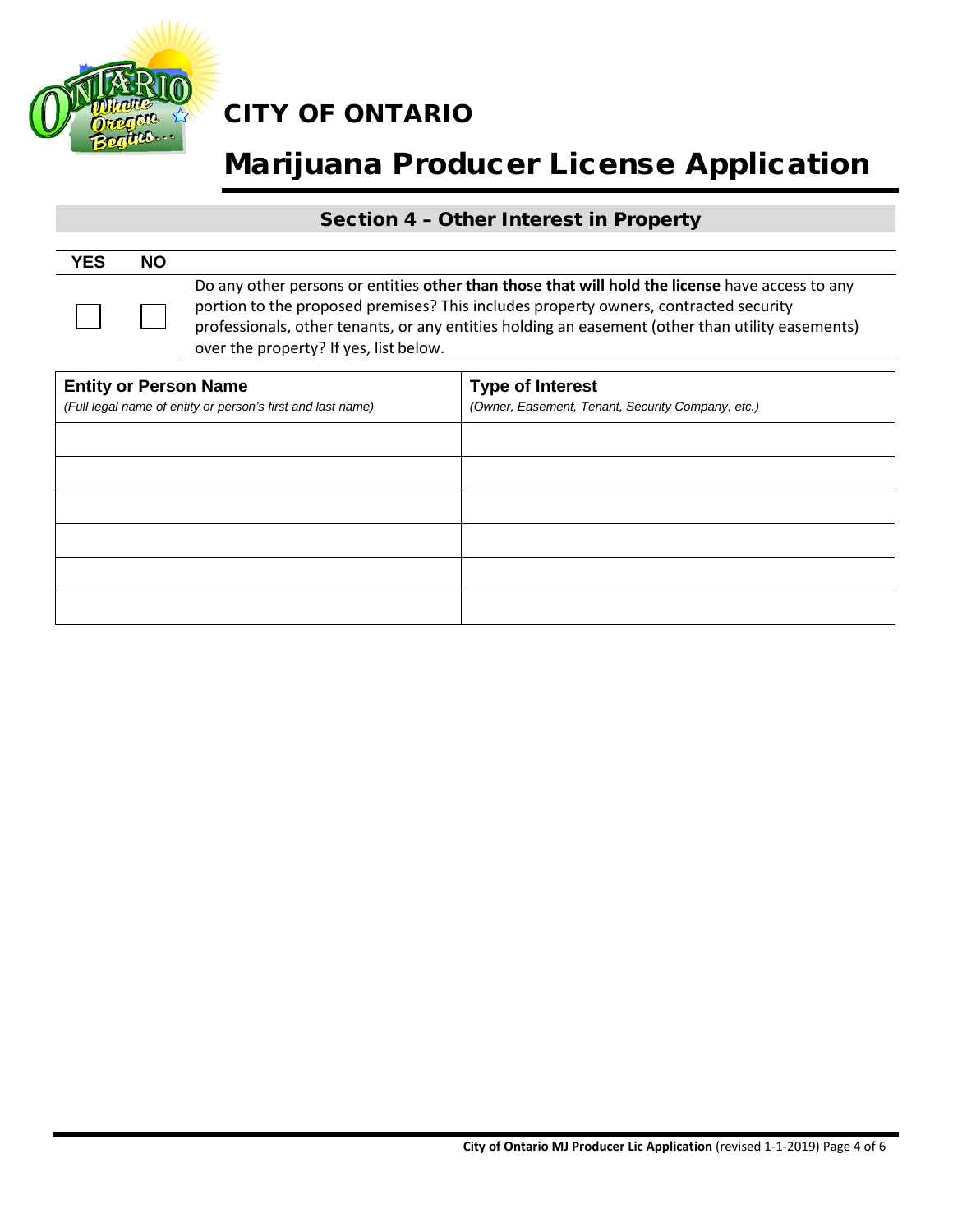

# Marijuana Producer License Application

### Section 5 – Background Checks

| <b>YES</b> | NΟ |                                                                                                                                                                                                       |
|------------|----|-------------------------------------------------------------------------------------------------------------------------------------------------------------------------------------------------------|
|            |    | Completed application for a criminal background check for the applicant, and all principals, persons<br>with a financial interest, and employees of the proposed marijuana business. (Provide copies) |

### Section 6 – References

Provide names and contact information for three natural persons who can give an informed account of the business and moral character of the applicant and principals.

| Reference 1 Name: |               |      |  |
|-------------------|---------------|------|--|
| <b>Address:</b>   |               |      |  |
| City:             | State:        | Zip: |  |
| Email:            | <b>Phone:</b> |      |  |

| Reference 2 Name: |               |      |  |
|-------------------|---------------|------|--|
| <b>Address:</b>   |               |      |  |
| City:             | State:        | Zip: |  |
| Email:            | <b>Phone:</b> |      |  |

| <b>Reference 3 Name:</b> |               |      |
|--------------------------|---------------|------|
| <b>Address:</b>          |               |      |
| City:                    | State:        | Zip: |
| Email:                   | <b>Phone:</b> |      |